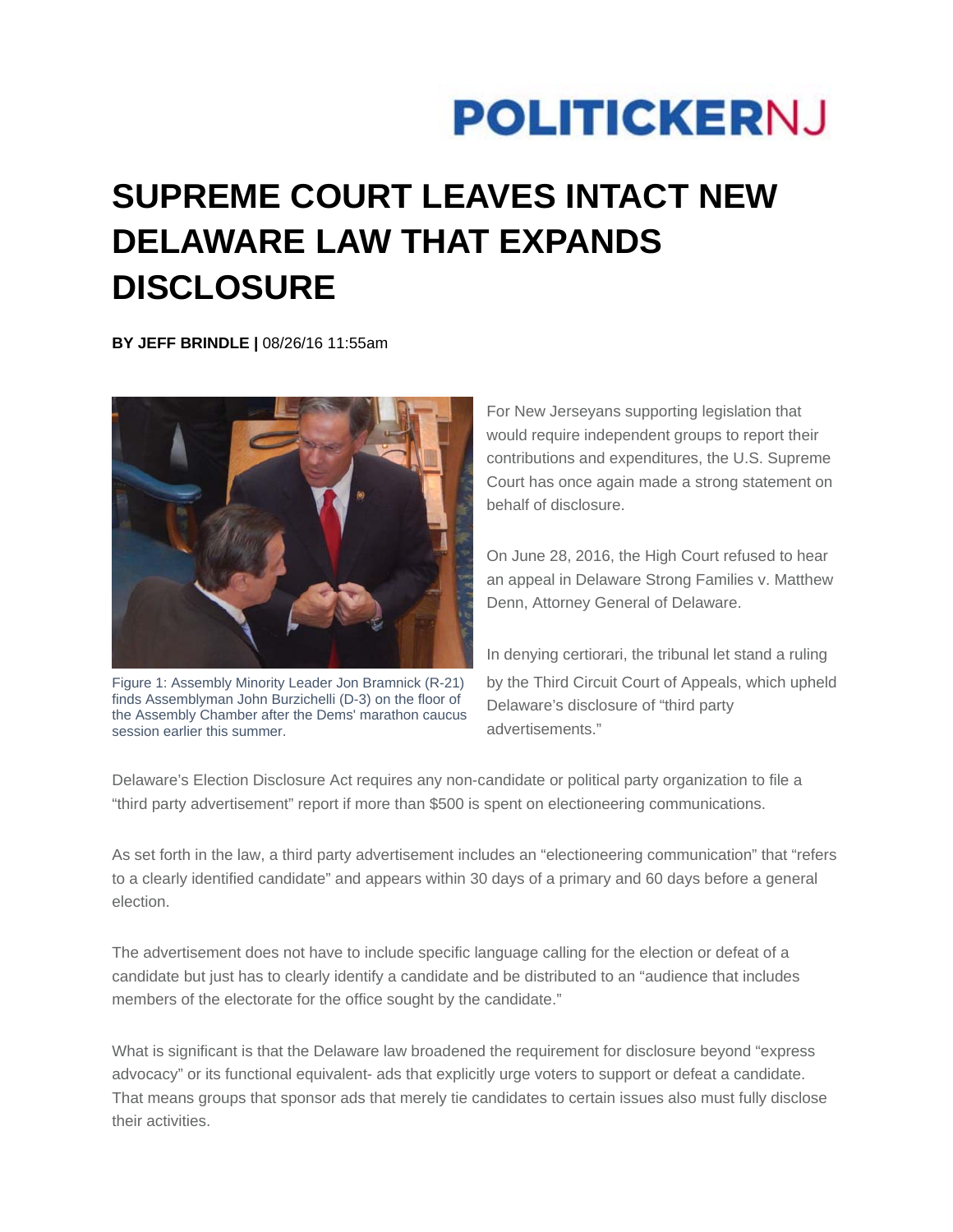Under current New Jersey law, issue ads that merely mention candidates but do not expressly support or oppose them are not considered political communications even in an election year.

The Third Circuit judges upheld the strong disclosure language in the Delaware law based on two recent Supreme Court rulings.

Citing McConnell v. FEC (2003), the judges said: "The Supreme Court has consistently held that disclosure requirements are not limited to 'express advocacy' and that there is not a 'rigid barrier between express advocacy and so-called issue advocacy.'"

They added: "Any possibility that the Constitution limits the reach of disclosure to express advocacy or its functional equivalent is surely repudiated by Citizens United v. FEC (2010)…".

While that landmark case has been heavily criticized by some for triggering a wave of independent spending by corporations and unions, eight of the nine justices strongly endorsed disclosure as a means of helping voters evaluate ads during an election year.

The majority agreed that: "The First Amendment protects political speech; and disclosure permits citizens and shareholders to react to the speech of corporate entities in a proper way. This transparency enables the electorate to make informed decisions and give proper weight to different speakers and messages.'

The Delaware case involves a "General Election Values Voter Guide" produced for state residents by Delaware Strong Families, a tax exempt non-profit organization.

Specifically, Delaware Strong Families challenged the disclosure law as a violation of the First Amendment, stating that the law treats a non-partisan voter guide in the same way that it treats candidates, political parties and PACs.

The organization maintained that it was not advocating one way or another, merely publishing the views of the respective candidates for Congress, and therefore the requirements were overbroad.

In considering the case, the District Court prevented the law from going into effect, asserting that the relationship between the purpose of the Act and First Amendment burdens was "too tenuous."

However, the United States Court of Appeals for the Third Circuit reversed the District Court, stating that the law's disclosure requirements were in the interest of an informed electorate.

One highly unusual aspect of the case is that it applied the disclosure requirements to a  $501(c)3$  group, which is considered a charity under IRS law. In the past, such groups have avoided disclosure rules.

The appeals judges stated: "…we conclude that it is the conduct of the organization, rather than an organization's status with the Internal Revenue Service, that determines whether it makes communications subject to the (Delaware) Act."